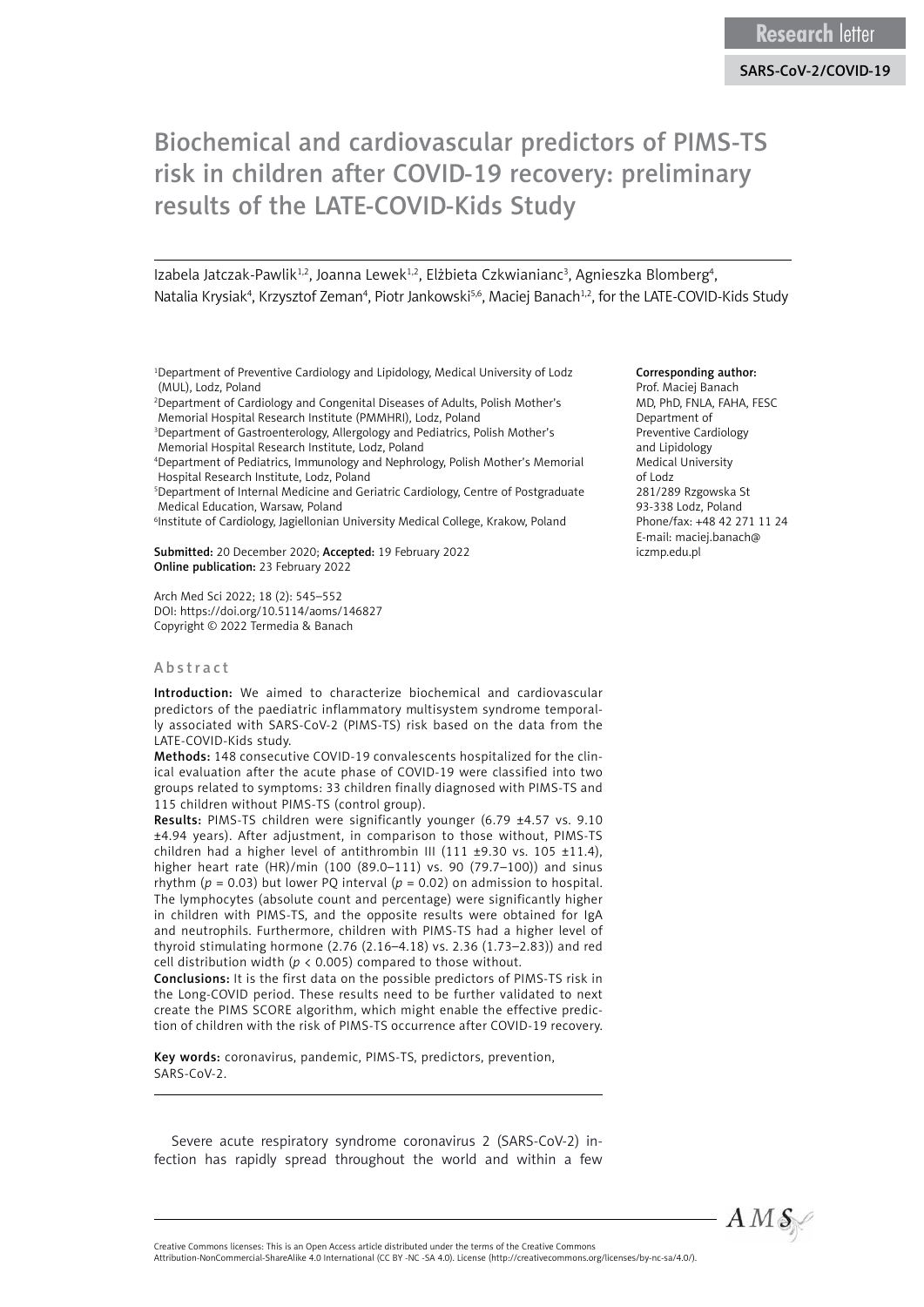months caused a global pandemic [1]. During the early months of the coronavirus disease 2019 (COVID-19) pandemic, it was suggested that children are not susceptible to COVID-19 infection. Later, during the pandemic, paediatric COVID-19 was described as asymptomatic or with mild symptoms (such as fever, cough, sore throat, diarrhoea) causing very few paediatric hospitalizations [2, 3]. Currently (especially during the infection of delta and omicron variants), more and more children have been infected with the coronavirus and they have often ended up in hospital intensive care units (ICU) with alarming symptoms that begin appearing weeks after the initial infection of COVID-19. This new condition develops very quickly and can attack multiple systems and organs causing high fever, cutaneous manifestations, abdominal symptoms, and cardiovascular problems [4, 5]. Gastrointestinal manifestations are very common and include abdominal pain, diarrhoea, and vomiting [6]. Some patients may also have neurological symptoms (e.g., headache, conjunctivitis) [7]. This new clinical entity was for the first time identified in April 2020 as a paediatric inflammatory multisystem syndrome temporally associated with SARS-CoV-2 infection (PIMS-TS) [3–6]. Due to the wide range of its symptoms and the possible imitation of other diseases [8], PIMS-TS is still diagnosed too late, what can increase the risk of morbidity, long-term complications, and even mortality. Therefore, it seems that children with PIMS-TS should be well characterized and described to potentially predict the occurrence of this life-threatening condition. Thus, in the present analysis we aimed to characterize biochemical and cardiovascular predictors of PIMS risk in children recovered from COVID-19 based on the first data from the LATE-COVID-Kids study (NCT04799444).

Methods. 148 consecutive (by 15 March 2021) COVID-19 convalescents (mean age: 8.58 ±4.96; 75 boys and 73 girls) hospitalized for the clinical evaluation after the acute phase of the COVID-19 were classified into two groups related to symptoms: 33 children finally diagnosed with PIMS and 115 children with non-PIMS. All patients had confirmed coronavirus infection based on the positive results of the nucleic acid test (reverse transcriptase-polymerase chain reaction – RT-PCR), and they were serologically tested for antibodies against SARS-CoV-2. They had detailed laboratory testing, electrocardiography, echocardiography, lung ultrasound and spirometry.

*Statistical analysis.* Normal distribution was assessed using the Shapiro-Wilk test. The obtained results were presented as mean ± standard deviation or median (25–75% percentiles) for continuous variables, as appropriate, and as

proportions in case of discrete variables. Comparisons between groups were performed using the Student's *t*-test for independent variables, the Mann-Whitney *U* test or  $\chi^2$  test with Yates correction, as appropriate. Generalized linear model was used to calculate *p* adjusted for sex and age. *P*-values < 0.05 were considered statistically significant. Statistical analysis was performed using the Statistica v.13 software (TIBCO Software Inc., Palo Alto, CA, USA).

Results. The time from COVID-19 recovery was from 1 to 13 months (4.00 (3.00–6.00)); for children with PIMS was 2.5 months (2.00–3.37) and for children with no PIMS was 5 months (4.00– 6.00; *p* = 0.00003). Patients with PIMS were significantly younger in comparison to those without PIMS (6.79 ±4.57 vs. 9.10 ±4.94 years, *p* = 0.018). We did not observe any male predominance within the studied groups. In the PIMS group of patients there were 19 boys (57.6%) and in the non-PIMS group 56 boys (48.7%) (Table I). Most of the young patients with PIMS had no comorbidities (81.8%) similar to the non-PIMS group of children (65.2%). Furthermore, we did not observe any significant difference in the incidence of mild disorders of the immune (21.2% vs. 21.7%), circulatory (9.10% vs. 6.96%) and respiratory systems (12.1% vs. 3.48%) between the investigated groups (Table I). Interestingly, some diseases (e.g., hypothyroidism, epilepsy, ADHD, autism, anxiety disorders, bile reflux, celiac disease, insulin resistance, hypertriglyceridemia, abdominal pain) occurred only in children without PIMS (Table I).

Both analysed groups of children (PIMS and non-PIMS) did not differ in terms of any symptoms on hospital admission (51.5% vs. 56.5%, respectively). The prevalence of mild complications of respiratory symptoms (weakness, pulmonary distension, cough, shortness of breath, decreased exercise tolerance) was 24.2% vs. 27.8%, gastrointestinal manifestations (enlarged liver, diarrhoea, eating disorder, abdominal pain) – 9.10% vs. 10.4%, neurological symptoms (headache, concentration disorders, insomnia) – 15.1% vs. 7.83%, dermatological symptoms (rash, hair falling, lumps on the toes)  $-6.10\%$  vs.  $6.10\%$ , and cardiovascular symptoms (low contraction murmur under the heart, sinus bradycardia, arrhythmia, fainting) – 6.10% vs. 2.60% in children with PIMS and non-PIMS, respectively. The immune system symptoms (such as enlarged lymph nodes, enlarged tonsils) appeared more often in the PIMS group than in the non-PIMS group (6.01% vs. 0.87%, respectively). Spirometry in these two investigated groups showed some signs of lung obstruction similarly to lung ultrasound, which revealed only post-inflammatory pulmonary lesions found in PIMS as well as non-PIMS children (Table II).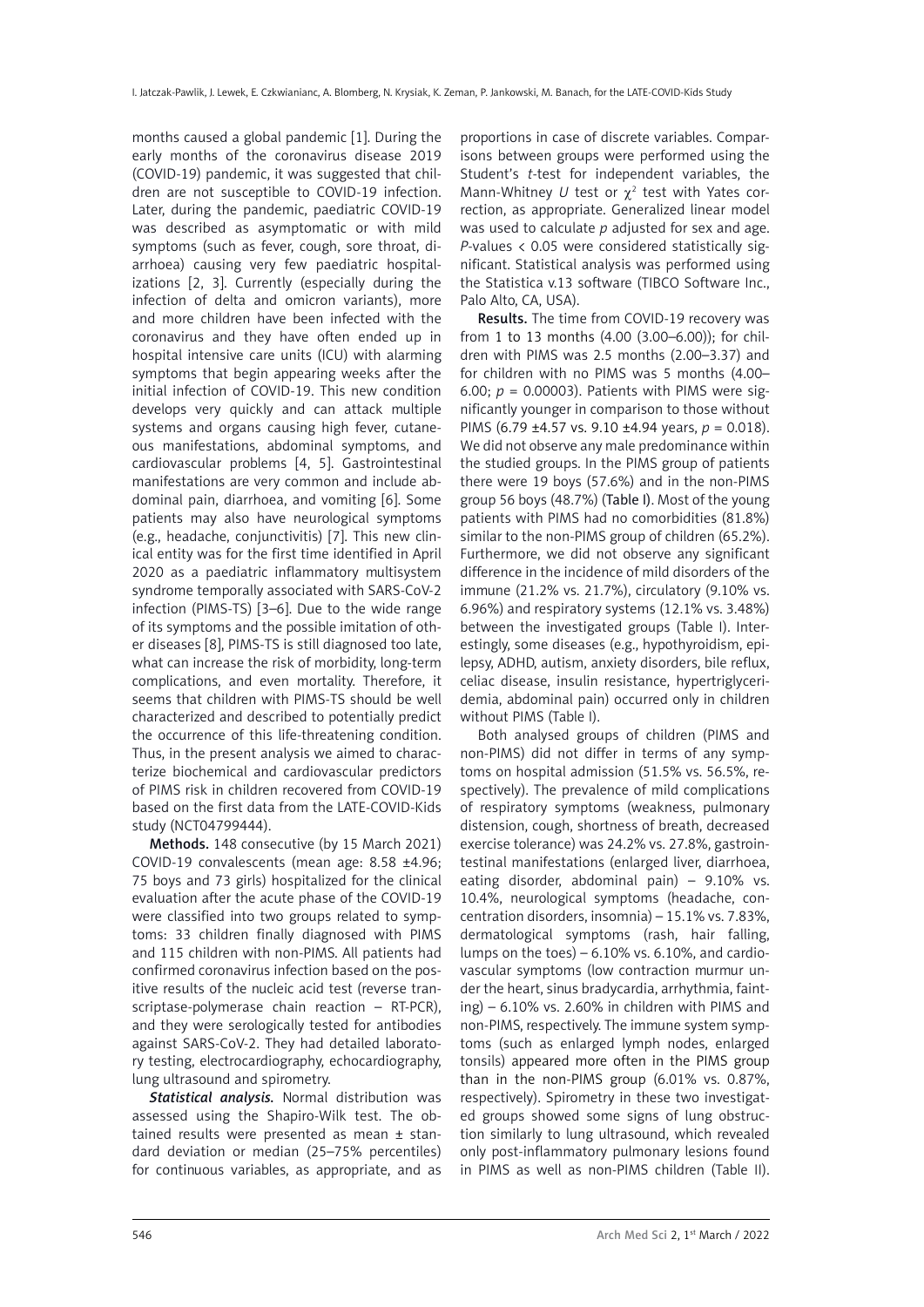Biochemical and cardiovascular predictors of PIMS-TS risk in children after COVID-19 recovery: preliminary results of the LATE-COVID-Kids Study

| Variable                                | <b>Patients with PIMS</b><br>n, n/N<br>Proportion<br>or Med (25-75%<br>percentiles) | Patients with non-<br><b>PIMS</b><br>n, n/N<br>Proportion<br>or Med (25-75%<br>percentiles) | P-value | P adj<br>(sex and<br>age) | Total<br>n, n/N<br>Proportion<br>or Med (25-75%<br>percentiles) |
|-----------------------------------------|-------------------------------------------------------------------------------------|---------------------------------------------------------------------------------------------|---------|---------------------------|-----------------------------------------------------------------|
| Patients' main characteristics:         |                                                                                     |                                                                                             |         |                           |                                                                 |
| Age [years]                             | 33<br>$6.79(2.00-10.0)$                                                             | 115<br>$10.0 (5.25 - 13.0)$                                                                 | 0.018   | ÷                         | 148<br>$9.00(5.00-13.0)$                                        |
| Boys                                    | 19/33<br>57.6%                                                                      | 56/115<br>48.7%                                                                             | 0.37    |                           | 75/148<br>50.7%                                                 |
| Time from disease<br>[months]           | 29/33<br>2.50 (2.00-3.37)                                                           | 101/115<br>$5.00(4.00 - 6.00)$                                                              | 0.00003 | 0.10                      | 130/148<br>$4.00(3.00 - 6.00)$                                  |
| Weight [kg]                             | 29/33<br>33.4 (19.7-45.6)                                                           | 100/115<br>38.1 (20.0-60.0)                                                                 | 0.36    | 0.06                      | 129/148<br>35.1 (20.0-59.1)                                     |
| Height [cm]                             | 29/33<br>131 (112-153)                                                              | 100/115<br>148 (114-167)                                                                    | 0.25    | 0.025                     | 129/148<br>142 (114-165)                                        |
| Body mass index<br>[kg/m <sup>2</sup> ] | 29/33<br>17.8 (15.6-18.6)                                                           | 100/115<br>17.8 (15.5-21.1)                                                                 | 0.24    | 0.38                      | 129/148<br>17.4 (15.5-20.8)                                     |
| Systolic blood<br>pressure [mm Hg]      | 19/33<br>110 (103-115)                                                              | 57/115<br>114 (108-121)                                                                     | 0.25    | 0.61                      | 76/148<br>113 (106-121)                                         |
| Diastolic blood<br>pressure [mm Hg]     | 19/33<br>70.5 (65.7-80.0)                                                           | 57/115<br>68.0 (62.0-71.0)                                                                  | 0.11    | 0.15                      | 76/148<br>69.0 (63.0-79.0)                                      |
| Heart rate on<br>admission [/min]       | 27/33<br>100 (89.0-111)                                                             | 80/115<br>90.0 (87.7-100)                                                                   | 0.007   | 0.008                     | 107/148<br>90.0 (80.0-100)                                      |
| Comorbidities*:                         |                                                                                     |                                                                                             |         |                           |                                                                 |
| Immune system                           | 7/33<br>21.2%                                                                       | 25/115<br>21.7%                                                                             | 0.95    | 0.96                      | 32/148<br>21.6%                                                 |
| Circulatory system                      | 3/33<br>9.10%                                                                       | 8/115<br>6.96%                                                                              | 0.68    | 0.74                      | 11/148<br>7.43%                                                 |
| Respiratory system                      | 4/33<br>12.1%                                                                       | 4/115<br>3.48%                                                                              | 0.054   | 0.12                      | 8/148<br>5.40%                                                  |
| Endocrine system                        | 0/33<br>0%                                                                          | 3/115<br>2.60%                                                                              | 0.35    | 0.44                      | 3/148<br>2.03%                                                  |
| Nervous system                          | 0/33<br>0%                                                                          | 8/115<br>6.96%                                                                              | 0.12    | 0.20                      | 8/148<br>5.40%                                                  |
| Digestive system                        | 0/33<br>0%                                                                          | 13/115<br>11.3%                                                                             | 0.04    | 0.10                      | 13/148<br>8.78%                                                 |
| Without<br>comorbidities                | 27/33<br>81.8%                                                                      | 75/115<br>65.2%                                                                             | 0.07    | 0.14                      | 102/148<br>68.9%                                                |

Table I. Clinical characteristics and comorbidities of children with PIMS and no PIMS after COVID-19 recovery

*\*Explanation: Immune system diseases – immunodeficiencies, allergies, erythema, atopic dermatitis (AD), leukopenia; Circulatory system diseases – heart defect, tachycardia, ischemic stroke, anaemia, vascular diathesis, hypertension; Respiratory system diseases – chronic lung disease, asthma, frequent infections of the upper respiratory tract; Endocrine system diseases – hypothyroidism; Nervous system diseases – epilepsy, depression, attention deficit hyperactivity disorder (ADHD), autism, anxiety disorders, hyperactivity; Digestive system diseases – bile reflux, Gilbert's syndrome, celiac disease, fructose intolerance, overweight, insulin resistance, hypertriglyceridemia, abdominal pain.*

The above pulmonary lesions were not considered as pathological.

In comparison to the non-PIMS group, children with PIMS had a higher level of antithrombin III (111 ±9.30 vs. 105 ±11.4, *p* = 0.02), higher heart rate (HR)/min (100 (89.0–111) vs. 90.0 (79.7–100), *p* = 0.007) and sinus rhythm (100 (86.0–122) vs. 85.0 (75.0–105), *p* = 0.03) but lower PQ interval  $(120 (112-120)$  vs. 130  $(120-140)$ ,  $p = 0.02$ ) on admission to hospital. Moreover, the immunological parameters: lymphocytes (absolute count and percentage) were higher in children with PIMS vs. without PIMS (3.32 (2.37–5.34) vs. 2.60 (2.18– 3.28),  $p = 0.03$ , and 51.7  $(41.6 - 60.6)$  vs. 44.0  $(34.6 - 50.2)$ ,  $p = 0.004$ ), but IgA and neutrophils (%) were significantly lower (0.69 (0.47–0.87) vs. 1.11 (0.66–1.47),  $p = 0.0003$  and (37.0 ±13.4 vs. 43.3 ±12.0;  $p = 0.004$ ), respectively). Some acid-base balance parameters were higher in children with PIMS vs. non-PIMS children group: pO2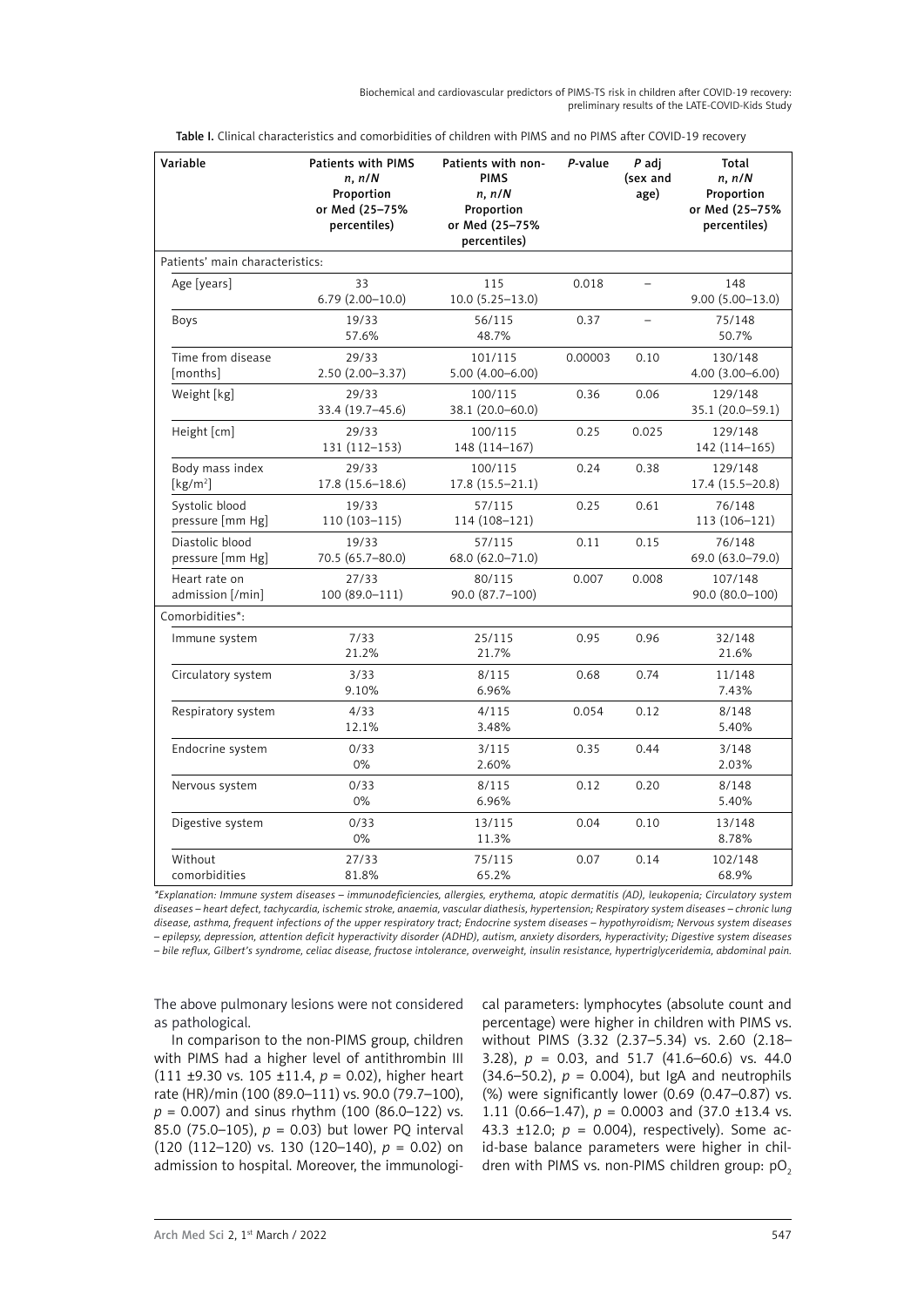I. Jatczak-Pawlik, J. Lewek, E. Czkwianianc, A. Blomberg, N. Krysiak, K. Zeman, P. Jankowski, M. Banach, for the LATE-COVID-Kids Study

| Variable                               | <b>Patients with PIMS</b><br>n/N<br>Proportion | Patients with non-PIMS<br>n/N<br>Proportion | $P$ -value | P adj (sex<br>and age) | Total<br>n/N<br>Proportion |
|----------------------------------------|------------------------------------------------|---------------------------------------------|------------|------------------------|----------------------------|
| *Symptoms on admission:                |                                                |                                             |            |                        |                            |
| Respiratory                            | 8/33<br>24.2%                                  | 32/115<br>27.8%                             | 0.69       | 0.74                   | 40/148<br>27.0%            |
| Gastrointestinal                       | 3/33<br>9.10%                                  | 12/115<br>10.4%                             | 0.82       | 0.85                   | 15/148<br>10.1%            |
| Neurological                           | 5/33<br>15.1%                                  | 9/115<br>7.83%                              | 0.21       | 0.31                   | 14/148<br>9.46%            |
| Dermatological                         | 2/33<br>6.10%                                  | 7/115<br>6.10%                              | 1.00       | 0.99                   | 9/148<br>6.10%             |
| Cardiovascular                         | 2/33<br>6.10%                                  | 3/115<br>2.61%                              | 0.34       | 0.44                   | 5/148<br>3.38%             |
| Immunological                          | 2/33<br>6.01%                                  | 1/115<br>0.87%                              | 0.06       | 0.13s                  | 3/148<br>2.03%             |
| No symptoms                            | 17/33<br>51.5%                                 | 65/115<br>56.5%                             | 0.15       | 0.25                   | 82/148<br>55.4%            |
| Lung ultrasound:                       |                                                |                                             |            |                        |                            |
| Post-inflammatory<br>pulmonary lesions | 16/33<br>48.5%                                 | 24/57<br>42.1%                              | 0.56       | 0.61                   | 40/90<br>44.4%             |

Table II. Symptoms on hospital admission of the patients with PIMS and non-PIMS after COVID-19 recovery

*\*Explanation: Respiratory symptoms – weakness, pulmonary distension, cough, shortness of breath, decreased exercise tolerance; Gastrointestinal symptoms – enlarged liver, diarrhoea, eating disorder, abdominal pain; Neurological symptoms – headache, concentration disorders, insomnia: Dermatological symptoms – rash, hair loss, lumps on the toes; Cardiovascular symptoms – low contraction murmur under the heart, sinus bradycardia, arrhythmia; Immunological symptoms – enlarged lymph nodes, enlarged tonsils.* 

(50.5 (40.4–60.8) vs. 40.0 (28.3–50.0), *p* = 0.003), and O<sub>2</sub>Sat (84.5 (74.1–93.9) vs. 64.1 (44.3–82.6),  $p = 0.002$ ) and concentration of potassium (4.60) (4.40–4.70) vs. 4.30 (4.10–4.52), *p* = 0.006; however, pCO<sub>2</sub> (41.3 ±5.50 vs. 44.8 ±7.10,  $p = 0.02$ ) was lower in the PIMS group of children. Finally, children with PIMS had a higher level of thyroid stimulating hormone (TSH: 2.76 (2.16–4.18) vs. 2.36 (1.73–2.83),  $p = 0.03$ ) and red cell distribution width – coefficient of variation (RDW-CV: 12.9 (12.3–13.9) vs. 12.4 (12.1–12.9), *p* = 0.005) compared to children without PIMS (Table III).

Discussion. Nowadays, especially in the time of delta and omicron infections, children with COVID-19 are more and more often developing PIMS [9]. Due to the heterogeneous clinical spectrum and appearance of new symptoms all the time, this disease is still not diagnosed quickly. Additionally, what is very important we do not know anything about the long-term consequences of this new disease. Therefore, we have attempted to assess the long-term follow-up studies of children after they recovered from PIMS. We focused on laboratory testing, electrocardiography, echocardiography, lung ultrasound, and spirometry performed in patients with COVID-19 associated with PIMS in comparison to non-PIMS children. The time from disease was over 4 months. We observed that PIMS occurs in younger children with an average age of about 7 years. Laboratory

findings showed the increase in antithrombin III, lymphocytes (absolute count and percentage) and some acid-base balance parameters such as partial pressure of oxygen (pO $_2$ ), oxygen saturation  $(O<sub>2</sub> Sat)$  and potassium level, and a slight decrease in the number of neutrophils, immunoglobulins A and partial pressure of carbon dioxide (pCO $_2$ ) what can paradoxically indicate better condition in PIMS children. However, cardiac parameters including a higher heart rate and sinus rhythm, and lower PQ interval observed in electrocardiography can suggest abnormalities in the circulatory system in the future linked to PIMS-TS, which was also indicated by Leung *et al.* [10]. Moreover, the level of thyroid stimulating hormone and red cell distribution width – coefficient of variation were increased in the PIMS group of patients compared to children without PIMS. Based on our best knowledge it is the first attempt to report on the possible predictors of PIMS risk in children recovered from COVID-19.

Unfortunately, it is still difficult to explain why a relatively small ratio of children develop PIMS, while the overwhelming majority of children with COVID-19 recover without long-term complications. This is not indicated by comorbidities that may be associated with the faster COVID-19 progression and development of PIMS, or complications after the disease. We did not observe any significant difference in the incidence of mild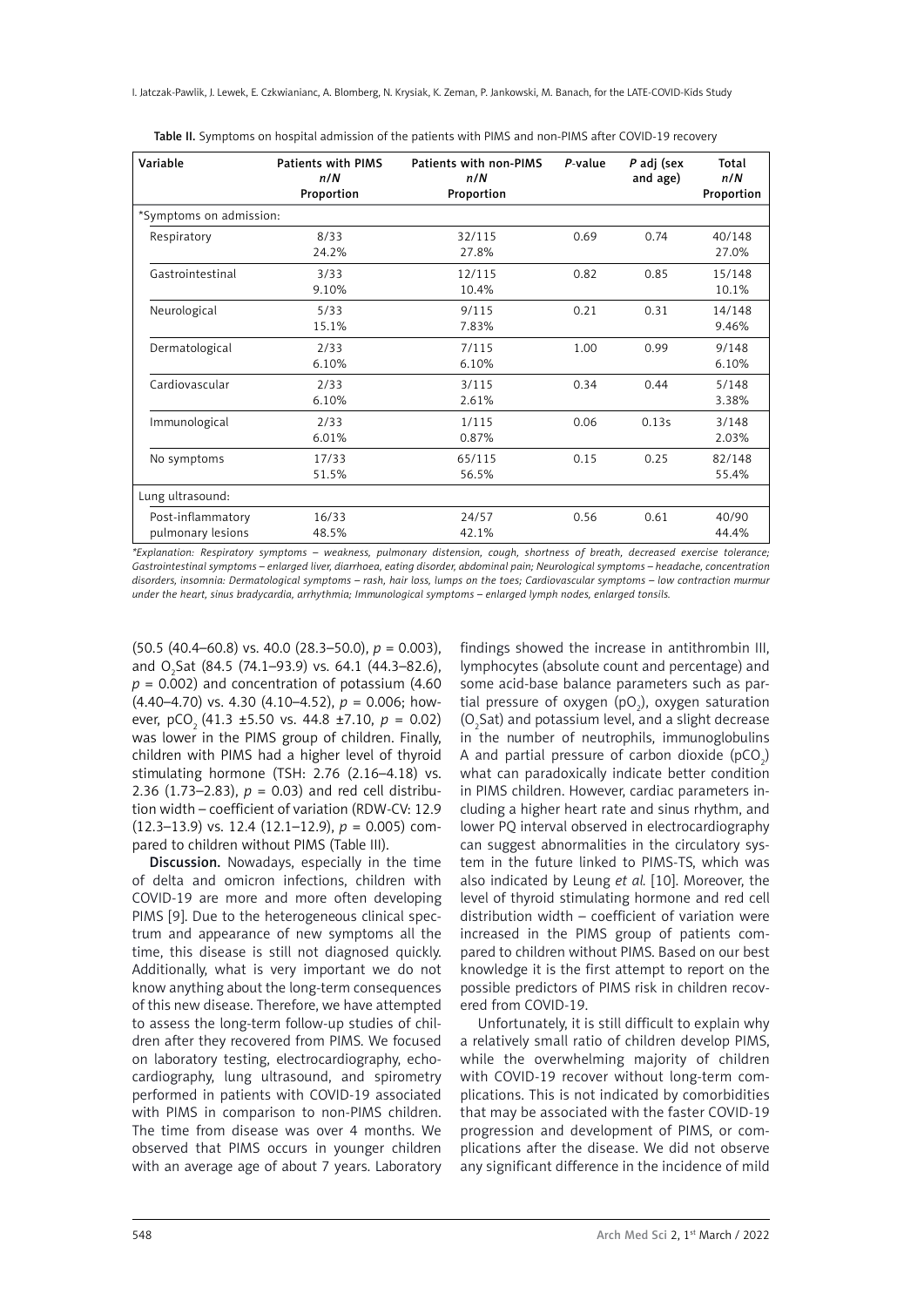Table III. Comparison of laboratory test results, electrocardiography, and echocardiography in patients with PIMS and non-PIMS after COVID-19 recovery

| Variable                                              | Patients following<br>Patients following<br><b>PIMS</b><br>non-PIMS |                                                        |     | P<br>P-value<br>adj*                                   |        | Total  |     |                                                            |
|-------------------------------------------------------|---------------------------------------------------------------------|--------------------------------------------------------|-----|--------------------------------------------------------|--------|--------|-----|------------------------------------------------------------|
|                                                       | N                                                                   | Mean ± SD<br>or median<br>$(25 - 75%)$<br>percentiles) | N   | Mean ± SD<br>or median<br>$(25 - 75%)$<br>percentiles) |        |        | N   | $Mean \pm SD$<br>or median<br>$(25 - 75%)$<br>percentiles) |
| Laboratory test results:                              |                                                                     |                                                        |     |                                                        |        |        |     |                                                            |
| Alanine<br>aminotransferase<br>[U/l]                  | 26                                                                  | $16.0(14.0-18.0)$                                      | 112 | 16.0 (12.7-20.0)                                       | 0.76   | 0.43   | 138 | $16.0(13.0-20.0)$                                          |
| Aspartate<br>transaminase [U/l]                       | 23                                                                  | 34.0 (30.5–41.5)                                       | 101 | 32.0 (27.0-39.0)                                       | 0.46   | 0.34   | 124 | 33.0 (27.0-40.2)                                           |
| Albumin [g/dl]                                        | 22                                                                  | $4.60(4.50 - 4.80)$                                    | 54  | 4.60 (4.43-4.80)                                       | 0.76   | 0.64   | 76  | $4.60(4.50 - 4.80)$                                        |
| Lactate<br>dehydrogenase [U/l]                        | 28                                                                  | $232 + 45.2$                                           | 98  | 226 ±49.4                                              | 0.50   | 0.45   | 126 | $226 \pm 48.2$                                             |
| Creatine kinase<br>[U/1]                              | 23                                                                  | 78.0 (44.5–155)                                        | 96  | $87.0(61.7-113)$                                       | 0.72   | 0.93   | 119 | $86.0(57.5-117)$                                           |
| Creatine kinase-MB<br>[U/1]                           | 26                                                                  | $28.5(18.0-36.0)$                                      | 76  | 21.0 (15.0-30.2)                                       | 0.06   | 0.07   | 102 | 23.0 (16.0-32.7)                                           |
| NT-proBNP [pg/dl]                                     | 30                                                                  | 47.0 (26.7-80.2)                                       | 97  | 39.0 (18.5-69.0)                                       | 0.23   | 0.54   | 127 | 40.0 (19.0-69.5)                                           |
| APTT-SP [s]                                           | 26                                                                  | $31.5(29.5 - 31.9)$                                    | 102 | $30.8(29.1 - 33.1)$                                    | 0.56   | 0.33   | 128 | $30.8(29.1 - 33.0)$                                        |
| Prothrombin time<br>[s]                               | 26                                                                  | $12.3 \pm 0.77$                                        | 103 | $12.5 \pm 0.74$                                        | 0.33   | 0.40   | 129 | $12.4 \pm 0.75$                                            |
| Indicator PT                                          | 26                                                                  | $90.0 \pm 5.53$                                        | 102 | $88.8 + 5.33$                                          | 0.31   | 0.38   | 128 | $89.0 \pm 5.39$                                            |
| <b>INR</b>                                            | 26                                                                  | $1.11 \pm 0.07$                                        | 101 | $1.13 \pm 0.07$                                        | 0.35   | 0.41   | 127 | $1.12 \pm 0.07$                                            |
| D-dimers [ng/ml]                                      | 27                                                                  | 390 (260-582)                                          | 102 | 262 (192-387)                                          | 0.005  | 0.21   | 129 | 284 (200-413)                                              |
| Ferritin [g/l]                                        | 27                                                                  | 28.0 (17.9-40.3)                                       | 48  | 38.4 (20.1-57.9)                                       | 0.32   | 0.76   | 75  | 34.1 (19.2–54.9)                                           |
| Fibrinogen [g/l]                                      | 28                                                                  | $2.27(2.11-2.53)$                                      | 103 | $2.20(1.95 - 2.54)$                                    | 0.33   | 0.45   | 131 | $2.22(2.00-2.53)$                                          |
| y-glutamyl<br>transpeptidase [U/l]                    | 16                                                                  | $14.0(11.7-17.2)$                                      | 73  | $14.0(12.0-17.0)$                                      | 0.91   | 0.69   | 89  | 14.0 (12.0-17.0)                                           |
| Serum glucose [mg/<br>dl]                             | 20                                                                  | $85.0 \pm 9.21$                                        | 92  | $84.5 \pm 10.5$                                        | 0.63   | 0.88   | 112 | $83.9 \pm 10.7$                                            |
| Serum creatinine<br>[mg/dl]                           | 28                                                                  | $0.33(0.25 - 0.42)$                                    | 106 | $0.44(0.33 - 0.54)$                                    | 0.014  | 0.45   | 134 | $0.41(0.31 - 0.54)$                                        |
| Glomerular filtration<br>rate [ml/min/1.73<br>$m2$ ]  | 22                                                                  | $190 + 29.1$                                           | 80  | $183 + 32.8$                                           | 0.36   | 0.24   | 102 | $185 + 32.1$                                               |
| Urea [mg/dl]                                          | 24                                                                  | 24.8 ±5.96                                             | 100 | 26.8 ±6.30                                             | 0.16   | 0.25   | 124 | $26.4 \pm 6.28$                                            |
| Total cholesterol<br>[mg/dl]                          | 22                                                                  | $161 + 31.8$                                           | 100 | $162 + 25.5$                                           | 0.89   | 0.85   | 122 | $162 + 26.7$                                               |
| High density<br>lipoprotein<br>cholesterol<br>[mg/dl] | 21                                                                  | $51.0 \pm 11.8$                                        | 100 | 55.3 ±12.6                                             | 0.16   | 0.23   | 121 | $54.6 \pm 12.6$                                            |
| Triglycerides [mg/dl]                                 | 24                                                                  | 87.5 (69.7-114)                                        | 100 | 76.5 (60.0-101)                                        | 0.10   | 0.38   | 124 | 79.0 (61.5-102)                                            |
| Low density<br>lipoprotein<br>cholesterol [mg/dl]     | 21                                                                  | $85.7 \pm 24.7$                                        | 100 | $90.0 \pm 23.8$                                        | 0.46   | 0.56   | 121 | 89.3 ±24.0                                                 |
| Non-HDL cholesterol<br>[mg/dl]                        | 20                                                                  | $107 + 27.9$                                           | 98  | $107 + 24.5$                                           | 0.95   | 0.98   | 118 | $107 + 25.1$                                               |
| IgG antibodies to<br>SARS-CoV-2 [AU/ml]               | 16                                                                  | 57.9 (24.7–103)                                        | 93  | 88.0 (49.0-123)                                        | 0.15   | 0.94   | 109 | 77.0 (48.5-123)                                            |
| IgG [g/l]                                             | 30                                                                  | $10.5 \pm 2.50$                                        | 96  | $9.74 \pm 2.93$                                        | 0.18   | 0.21   | 126 | $9.93 \pm 2.85$                                            |
| IgA [g/l]                                             | 29                                                                  | $0.69(0.47 - 0.87)$                                    | 81  | $1.11(0.66 - 1.47)$                                    | 0.0003 | 0.0004 | 110 | $0.94(0.61 - 1.41)$                                        |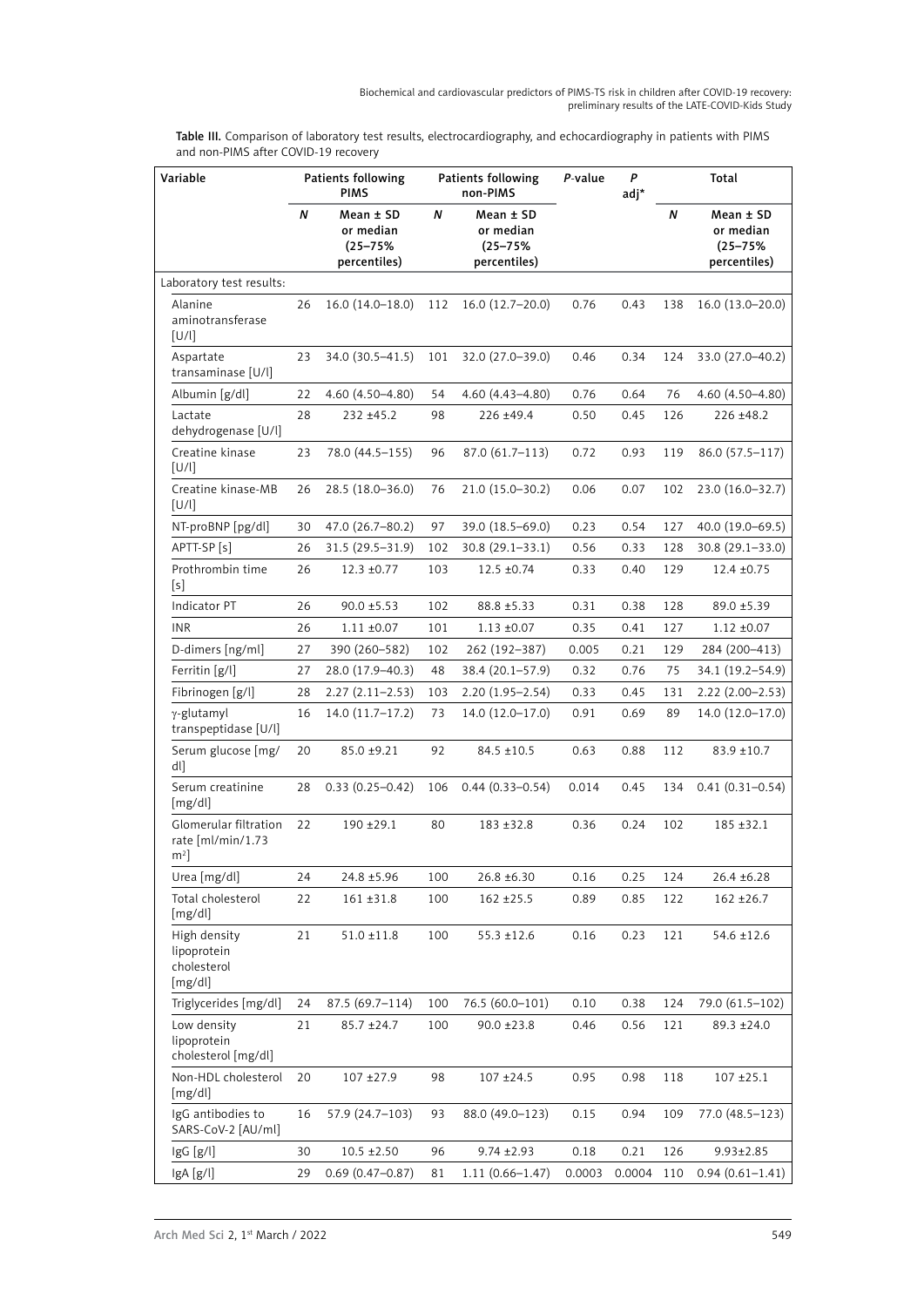I. Jatczak-Pawlik, J. Lewek, E. Czkwianianc, A. Blomberg, N. Krysiak, K. Zeman, P. Jankowski, M. Banach, for the LATE-COVID-Kids Study

| Table III. Cont. |  |
|------------------|--|
|------------------|--|

| Variable                                                         | Patients following<br><b>PIMS</b> |                                                        | <b>Patients following</b><br>non-PIMS | P-value                                                | P<br>adj* | Total      |     |                                                        |
|------------------------------------------------------------------|-----------------------------------|--------------------------------------------------------|---------------------------------------|--------------------------------------------------------|-----------|------------|-----|--------------------------------------------------------|
|                                                                  | N                                 | Mean ± SD<br>or median<br>$(25 - 75%)$<br>percentiles) | N                                     | Mean ± SD<br>or median<br>$(25 - 75%)$<br>percentiles) |           |            | N   | Mean ± SD<br>or median<br>$(25 - 75%)$<br>percentiles) |
| lgM [g/l]                                                        | 28                                | $0.88(0.72 - 1.38)$                                    | 77                                    | $0.98(0.71 - 1.40)$                                    | 0.98      | 0.90       | 105 | $0.97(0.71 - 1.40)$                                    |
| Complement<br>component 3 [mg/<br>dl]                            | 25                                | 98.0 (91.0-107)                                        | 74                                    | 99.5 (93.0-116)                                        | 0.70      | 0.72       | 99  | 99.0 (92.0-114)                                        |
| Complement<br>component 4 [mg/<br>dl]                            | 27                                | $22.0(18.0-25.8)$                                      | 95                                    | 22.0 (19.0-29.0)                                       | 0.71      | 0.77       | 122 | 22.0 (19.0-29.0)                                       |
| Thyroid-stimulating<br>hormone [µUl/ml]                          | 21                                | $2.76(2.16-4.18)$                                      | 98                                    | $2.36(1.73 - 2.83)$                                    | 0.03      | 0.01       | 119 | $2.43(1.76-2.89)$                                      |
| Free thyroxine 4<br>[ng/dl]                                      | 18                                | $1.20(1.15-1.38)$                                      | 79                                    | $1.23(1.14-1.33)$                                      | 0.57      | 0.52       | 97  | $1.23(1.14-1.33)$                                      |
| Vitamin D25-OH<br>[ng/ml]                                        | 20                                | 25.6 (22.8-31.1)                                       | 100                                   | 24.0 (18.8–31.8)                                       | 0.32      | 0.87       | 120 | 24.3 (19.2-31.7)                                       |
| Antithrombin III (%)                                             | 24                                | $111 + 9.30$                                           | 84                                    | $105 + 11.4$                                           | 0.02      | 0.03       | 108 | $106 + 11.2$                                           |
| Urine specific<br>gravity [g/l]                                  | 30                                | $1.016(1.011 -$<br>1.020)                              | 98                                    | 1.018 (1.013-<br>1.024)                                | 0.20      | 0.27       | 128 | 1.018 (1.012-<br>1.023)                                |
| Urine pH                                                         | 30                                | $6.50(6.00 - 7.00)$                                    | 98                                    | $6.00(5.00 - 6.50)$                                    | 0.03      | 0.09       | 128 | $6.00(5.00 - 6.50)$                                    |
| White blood count<br>$[10^3/\mu$                                 | 32                                | $6.85(5.24 - 9.42)$                                    | 112                                   | $6.60(5.49 - 7.87)$                                    | 0.68      | 0.53       | 144 | $6.60(5.44 - 8.46)$                                    |
| Red blood count<br>$[10^6/\mu$                                   | 32                                | $4.57(4.41 - 4.79)$                                    | 112                                   | 4.80 (4.48-4.97)                                       | 0.07      | 0.25       | 144 | 4.74 (4.46-4.94)                                       |
| Haemoglobin [g/dl]                                               | 32                                | $12.8(12.1-13.3)$                                      | 112                                   | $13.3(12.6 - 13.8)$                                    | 0.02      | 0.08       | 144 | $13.1(12.5-13.7)$                                      |
| Haematocrit (%)                                                  | 32                                | 36.9 (35.0-38.9)                                       | 112                                   | 38.4 (36.7–40.4)                                       | 0.02      | 0.08       | 144 | 38.0 (36.4-40.3)                                       |
| Mean corpuscular<br>volume [fl]                                  | 32                                | $80.5 \pm 4.34$                                        | 112                                   | $81.5 \pm 3.66$                                        | 0.19      | 0.09       | 144 | $81.3 \pm 3.85$                                        |
| Mean corpuscular<br>haemoglobin [pg]                             | 32                                | $27.8(26.7-28.6)$                                      | 112                                   | 28.1 (27.1-29.1)                                       | 0.38      | 0.48       | 144 | 27.9 (27.1-29.1)                                       |
| Mean corpuscular<br>haemoglobin<br>concentration [g/dl]          | 32                                | 34.4 ±0.88                                             | 112                                   | 34.4 ±0.99                                             | 0.86      | 0.77       | 144 | 34.4 ±0.97                                             |
| Platelet count [103/<br>μl]                                      | 32                                | 329 (297–380)                                          | 112                                   | 300 (260-348)                                          | 0.04      | 0.89       | 144 | 309 (262-353)                                          |
| Red cell distribution<br>width - coefficient<br>of variation [%] | 32                                | $12.9(12.3-13.9)$                                      | 112                                   | $12.4(12.1-12.9)$                                      | 0.005     | 0.0005 144 |     | $12.5(12.1-13.0)$                                      |
| Platelet distribution<br>width [fl]                              | 32                                | $11.9(10.3-12.9)$                                      | 112                                   | $12.2(10.7-13.1)$                                      | 0.2       | 0.25       | 144 | $12.1(10.5-13.1)$                                      |
| Mean platelet<br>volume [fl]                                     | 32                                | $10.3(9.48 - 10.8)$                                    | 112                                   | $10.5(9.88 - 11.1)$                                    | 0.18      | 0.17       | 144 | $10.4(9.72 - 11.0)$                                    |
| Platelet large cell<br>ratio (%)                                 | 32                                | 27.7 (20.8–31.8)                                       | 112                                   | 28.8 (23.8–33.5)                                       | 0.20      | 0.21       | 144 | 28.5 (22.2-33.4)                                       |
| Platelet crit (%)                                                | 32                                | $0.34(0.31 - 0.38)$                                    | 112                                   | $0.30(0.27 - 0.36)$                                    | 0.08      | 0.05       | 144 | $0.32(0.28 - 0.37)$                                    |
| Absolute neutrophil<br>count $[10^3/\mu]$                        | 32                                | $2.07(1.77-2.95)$                                      | 112                                   | $2.80(2.20-3.77)$                                      | 0.007     | 0.11       | 144 | $2.67(2.05 - 3.60)$                                    |
| Neutrophils (%)                                                  | 32                                | 37.0 ±13.4                                             | 112                                   | 44.3 ±12.0                                             | 0.004     | 0.005      | 144 | $42.7 \pm 12.7$                                        |
| Absolute<br>lymphocyte count<br>$[10^3/\mu l]$                   | 32                                | 3.32 (2.37–5.34)                                       | 112                                   | $2.60(2.18-3.28)$                                      | 0.03      | 0.03       | 144 | $2.62(2.20-3.50)$                                      |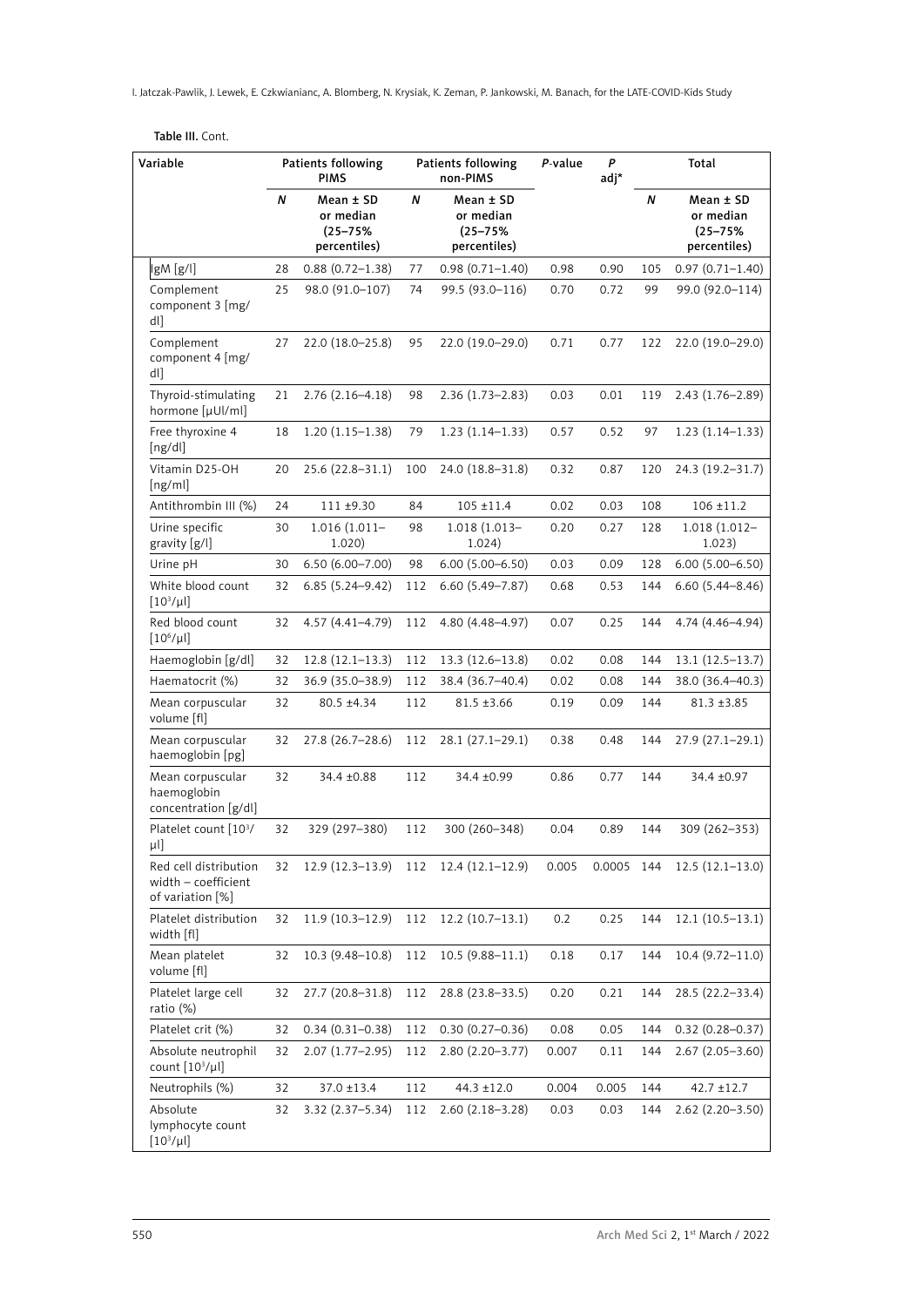Biochemical and cardiovascular predictors of PIMS-TS risk in children after COVID-19 recovery: preliminary results of the LATE-COVID-Kids Study

| Variable                                  |    | Patients following<br><b>PIMS</b>                      |     | Patients following<br>non-PIMS                         |       | P<br>adj* | Total |                                                            |
|-------------------------------------------|----|--------------------------------------------------------|-----|--------------------------------------------------------|-------|-----------|-------|------------------------------------------------------------|
|                                           | N  | Mean ± SD<br>or median<br>$(25 - 75%)$<br>percentiles) | N   | Mean ± SD<br>or median<br>$(25 - 75%)$<br>percentiles) |       |           | N     | $Mean \pm SD$<br>or median<br>$(25 - 75%)$<br>percentiles) |
| Lymphocytes (%)                           | 32 | $51.7(41.6 - 60.6)$                                    | 112 | 44.0 (34.6-50.2)                                       | 0.004 | 0.002     | 144   | 45.7 (35.4-52.1)                                           |
| Absolute monocyte<br>count $[10^3/\mu l]$ | 32 | $0.56(0.42 - 0.75)$                                    | 112 | $0.48(0.43 - 0.66)$                                    | 0.50  | 0.58      | 144   | $0.50(0.43 - 0.66)$                                        |
| Monocytes (%)                             | 32 | 7.80 (6.40-8.72)                                       | 112 | $7.80(6.58 - 9.13)$                                    | 0.76  | 0.85      | 144   | $7.80(6.50 - 9.10)$                                        |
| Absolute<br>eosinophils<br>$[10^3/\mu$    | 32 | $0.13(0.08 - 0.27)$                                    | 112 | $0.20(0.11 - 0.30)$                                    | 0.17  | 0.25      | 144   | $0.16(0.11 - 0.30)$                                        |
| Eosinophils (%)                           | 32 | $2.15(1.23 - 3.32)$                                    | 112 | 2.70 (1.50-4.30)                                       | 0.14  | 0.16      | 144   | $2.60(1.50 - 4.27)$                                        |
| Absolute basophil<br>count $[10^3/\mu]$   | 32 | $0.04(0.03 - 0.06)$                                    | 112 | $0.04(0.03 - 0.05)$                                    | 0.19  | 0.19      | 144   | $0.04(0.03 - 0.05)$                                        |
| Basophils (%)                             | 32 | $0.60(0.40 - 0.80)$                                    | 112 | $0.60(0.40 - 0.73)$                                    | 0.49  | 0.59      | 144   | $0.60(0.40 - 0.80)$                                        |
| Acid-base balance parameters:             |    |                                                        |     |                                                        |       |           |       |                                                            |
| pH                                        | 29 | 7.37 (7.35-7.39)                                       | 61  | 7.35 (7.34-7.37)                                       | 0.10  | 0.16      | 90    | 7.36 (7.35-7.38)                                           |
| pCO <sub>2</sub>                          | 29 | $41.3 \pm 5.50$                                        | 61  | 44.8 ±7.10                                             | 0.02  | 0.01      | 90    | 43.7 ±6.80                                                 |
| BE                                        | 29 | $-1.55 \pm 1.69$                                       | 61  | $-0.84 \pm 2.05$                                       | 0.11  | 0.08      | 90    | $-1.07 + 1.97$                                             |
| HCO <sub>3</sub>                          | 29 | 23.7 (22.5-24.2)                                       | 61  | 24.3 (22.8–26.2)                                       | 0.02  | 0.46      | 90    | 24.1 (22.7-25.9)                                           |
| pO <sub>2</sub>                           | 29 | 50.5 (40.4-60.8)                                       | 61  | 40.0 (28.3-50.0)                                       | 0.003 | 0.006     | 90    | 42.7 (30.8-54.5)                                           |
| $O2$ Sat                                  | 29 | 84.5 (74.1-93.9)                                       | 61  | 64.1 (44.3-82.6)                                       | 0.002 | 0.001     | 90    | 76.2 (50.7-87.5)                                           |
| Sodium [mmol/l]                           | 29 | 139 (138-141)                                          | 67  | 140 (139-141)                                          | 0.27  | 0.33      | 96    | 140 (139-141)                                              |
| Potassium [mmol/l]                        | 29 | 4.60 (4.40-4.70)                                       | 68  | $4.30(4.10 - 4.52)$                                    | 0.006 | 0.03      | 97    | 4.40 (4.20-4.70)                                           |
| Chlorides [mmol/l]                        | 30 | 107 (105-109)                                          | 68  | 107 (014-109)                                          | 0.98  | 0.60      | 98    | 107 (104-109)                                              |
| Electrocardiography:                      |    |                                                        |     |                                                        |       |           |       |                                                            |
| PQ [ms]                                   | 24 | 120 (112-120)                                          | 63  | 130 (120-140)                                          | 0.02  | 0.04      | 87    | 120 (110-140)                                              |
| QRS [ms]                                  | 24 | 80.0 (67.5-80.0)                                       | 63  | 80.0 (60.0-80.0)                                       | 0.53  | 0.56      | 87    | 80.0 (60.0-80.0)                                           |
| QTC [ms]                                  | 24 | 388 (358-401)                                          | 63  | 380 (360-409)                                          | 0.78  | 0.61      | 87    | 385 (359-406)                                              |
| Sinus rhythm [/min]                       | 24 | 100 (86.0-122)                                         | 63  | 85.0 (75.0-105)                                        | 0.03  | 0.009     | 87    | 91.0 (76.0-108)                                            |
| Echocardiography:                         |    |                                                        |     |                                                        |       |           |       |                                                            |
| EF (%)                                    | 18 | 70.9 (65.2–75.7)                                       | 60  | 72.0 (68.0–77.9)                                       | 0.23  | 0.26      | 78    | 72.0 (66.7–77.0)                                           |

Table III. Cont.

*\* p adj – p adjusted for sex and age.*

disorders of the immune, circulatory, and respiratory, endocrine, nervous, and digestive systems between PIMS and non-PIMS children. Similarly, the investigated groups did not differ statistically in terms of symptoms on admission to hospital. Some authors have pointed out that most children with PIMS-TS have not exhibited respiratory complaints unlike children with no PIMS [11], but we observed post-inflammatory pulmonary lesions detected by ultrasound found both in PIMS and non-PIMS children. Likewise, spirometry in two studied groups of patients who could be tested showed some signs of lung obstruction. Thus, it seems that the explanation why a small ratio of children with COVID-19 developed PIMS might be genetic predisposition [12]. However, social, and demographic factors are also likely to

play a large role in this disparity [13]. To summarize, children with PIMS-TS have an overall good prognosis rather without any severe complications despite more frequent hospitalization and intensive medical care. Further research and long-term follow-up studies of PIMS children are necessary.

In conclusion, we showed that children with PIMS have significantly higher levels of antithrombin III, higher HR, sinus rhythm as well as lymphocytes<sub>, p</sub>O<sub>2</sub> and O<sub>2</sub>Sat, potassium, TSH, RDW-CV on admission to hospital and lower levels of PQ interval, IgA, neutrophils, and pCO<sub>2</sub> concentration. Our research is continued to confirm these results and next to create the PIMS SCORE algorithm to enable the prediction of children with the risk of PIMS occurrence after COVID-19 recovery.